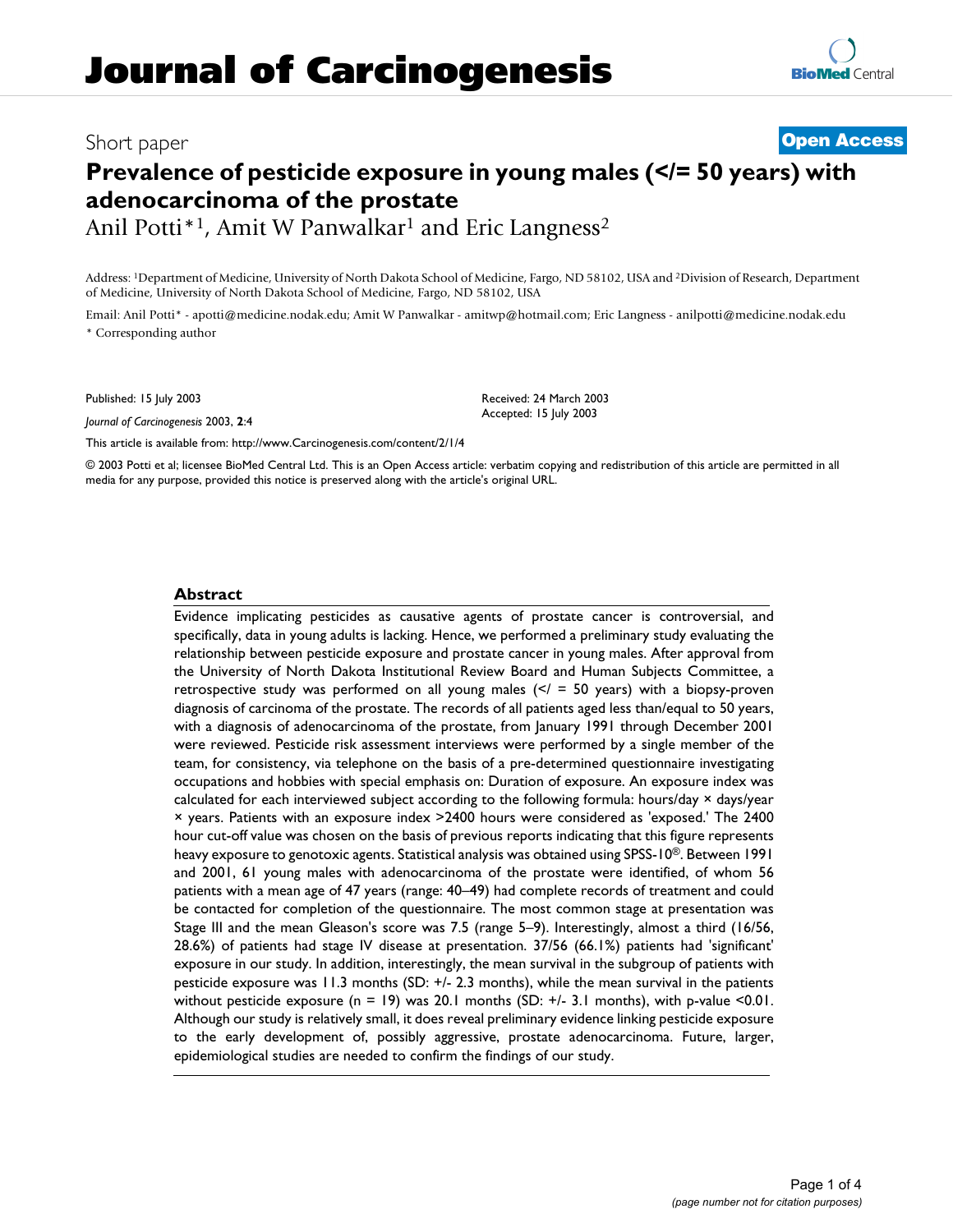### **Introduction**

Adenocarcinoma of the prostate is one of the most frequently diagnosed cancers in men and the second leading cause of cancer-related deaths in men. The incidence of prostate carcinoma in the early 1990s increased, mainly because of an increase in screening for the disease [1]. Many patients with diagnosed prostate cancer have comorbid conditions and die of causes other than prostate cancer [2]. However, this is not true in the case of prostate cancers occurring at a younger age and with an aggressive course. Exposure-response relation may be stronger among young individuals because there is likely to be less misclassification of both exposure and cause of death among the young [3]. Also, despite many associations and attempts to identify specific risk factors for prostate cancer, concrete data regarding the etiology of prostate cancer, except age, are unavailable. Numerous epidemiological reports allude to the positive relation between pesticides and prostate cancer [3–7]. Among whites the mortality rates in the Midwest and north-central regions were significantly higher than the total U.S. rate. Also, positive correlation was observed for people for German and Scandinavian ancestry [8]. However, none of the previously published data addresses the prevalence of 'significant' pesticide exposure among young males with prostate carcinoma. We decided to study young  $\left\langle \epsilon \right\rangle = 50$ years) males in North Dakota and Western Minnesota (both predominantly rural/farming communities), with biopsy-proven adenocarcinoma of the prostate, to evaluate the relevance of pesticide exposure and occurrence of prostate cancer.

#### **Materials and Methods**

After approval from the University of North Dakota Institutional Review Board and Human Subjects Committee, a retrospective study was performed on all young males (</ = 50 years) with a biopsy-proven diagnosis of carcinoma of the prostate. The records of all patients aged less than/ equal to 50 years, with a diagnosis of adenocarcinoma of the prostate, from January 1991 through December 2001 were reviewed. The data collected included the following variables regarding the patient's cancer history: age, socioeconomic status, family history of cancer (if positive, type of cancer), smoking, performance score (ECOG), stage of cancer, treatment modality/modalities for prostate cancer, metastatic sites (other organs) involved, and associated malignancies (if any).

Pesticide risk assessment interviews were conducted by a single member of the team, (for consistency) via telephone, on the basis of a pre-determined questionnaire investigating occupations and hobbies with special emphasis on:

(a) Contacts with mutagenic agents including pesticides (insecticides, herbicides), organic solvents (paints, varnishes, solvents and glues) and petroleum products (diesels, petrol, oils, greases, dyes, inks and colorings).

(b) Type of exposure (preparation and/or spraying of pesticide solutions, direct handling of solvents containing materials or petroleum products).

(c) Use of protective measures in the workplace (dissolving or spraying the pesticide with pressurized containers, using glues or varnishes with adequate ventilation, etc.). In the presence of these effective protection measures the subject was considered as 'non-exposed'.

(d) Duration of exposure. An exposure index was calculated for each interviewed subject according to the following formula: hours/day  $\times$  days/year  $\times$  years [9]. Patients with an exposure index >2400 hours were considered as 'exposed.' The 2400 hour cut-off value was chosen on the basis of previous reports indicating that this figure represents heavy exposure to genotoxic agents [10,11]. Statistical analysis was obtained using SPSS-10®.

# **Results**

Between 1991 and 2001, 61 young males with adenocarcinoma of the prostate were identified, of whom 56 patients with a mean age of 47 years (range: 40–49) had complete records of treatment and could be contacted for completion of the questionnaire. The most common stage at presentation was Stage III and the mean Gleason's score was 7.5 (range 5–9). Interestingly, almost a third (16/56, 28.6%) of patients had stage IV disease at presentation. Although most patients ( $n = 40$ , 70.1%) were asymptomatic (from a genitourinary perspective) at presentation, among the patients presenting with symptoms, the most common presentation was hematuria. Treatment ranged from radical prostatectomy/definitive radiation therapy to combination chemotherapy (with estramustine and docetaxel) and local radiotherapy (for bony metastatic disease years).

Of the initial 61 patients identified from our database, only 56 patients/their next of kin could be contacted for completion of the pesticide risk assessment questionnaire. Surprisingly, 37/56 (66.1%) patients had 'significant' exposure in our study. In addition, interestingly, the mean survival in the subgroup of patients with pesticide exposure was 11.3 months (range: 5–19 months), while the mean survival in the patients without pesticide exposure  $(n = 19)$  was 20.1 months (range:  $9 - 32$ ). The pvalue was significant for decreased survival  $(<0.01$ ) by ttest for independent samples (Table [1\)](#page-2-0).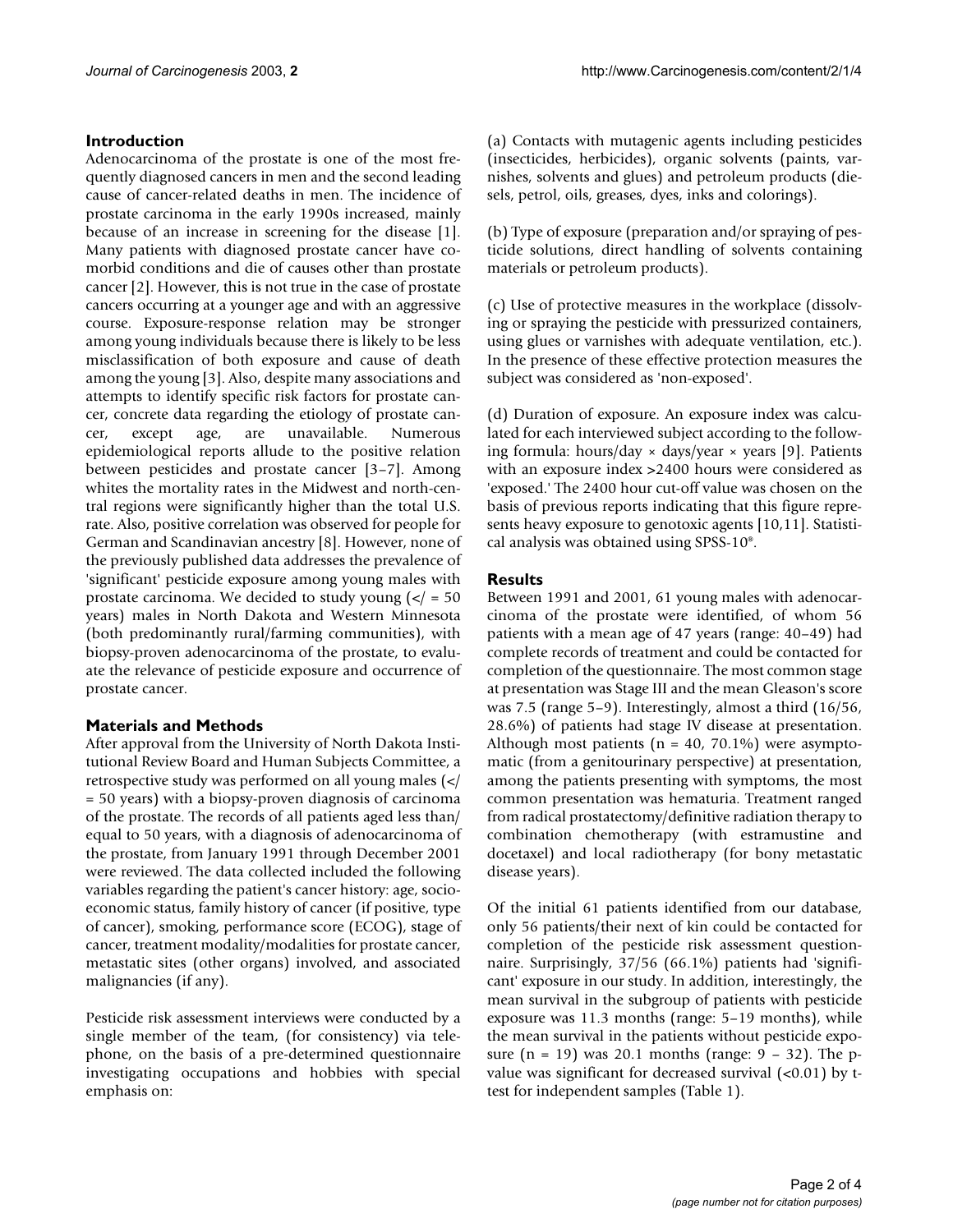|                                              | Number (n) |      | Mean Survival (months) Standard Deviation (+/- months) |
|----------------------------------------------|------------|------|--------------------------------------------------------|
| Males with significant pesticide exposure    | 37         |      | 2.3                                                    |
| Males without significant pesticide exposure | ١۹         | 20.1 | 3.1                                                    |

<span id="page-2-0"></span>**Table 1: Table showing comparison of survival between exposed and nonexposed males with prostate cancer: (p-value < 0.01).**

# **Discussion**

Numerous reports over the past few decades have equivocally described the role of pesticides as an etiologic agent for prostate cancer. But, none specifically address the issue in young males. Prostate cancer is a biologically heterogeneous tumor, with some patients suffering rapid debilitation and death and others never developing clinical manifestations of the disease [2]. Our study reveals a possible relation between pesticides and incidence of aggressive prostate cancer resulting in significant morbidity and mortality in young males. This concurs with numerous studies, which have shown a possible relation between occupations involving handling of pesticides and prostate cancer. Morrison et al, in their large study, have shown that there is an exposure-response relation between herbicide exposure and prostate cancer mortality. Their data showed that mortality was related to the number of acres treated with herbicides. They have further shown that phenoxy herbicides may be responsible [3]. Dich et al found an increased risk of prostate cancer in pesticide applicators (who are exposed to pesticides more than farmers) [4]. The results of the study by Mills P showed that exposure to the pesticides 'atrazine' and 'captan' correlated significantly with an increase in incidence of prostate cancer in black males [5]. In two separate studies Fleming et al have reported that pesticide users have a higher risk of cancers than the general population and amongst cancers the incidence and mortality due to prostate cancer is especially increased [6,7].

In predominantly agricultural states like North Dakota and Western Minnesota, exposure to pesticides is a common everyday occurrence. Although animal studies demonstrate that many pesticides are carcinogenic, (e.g. organochlorines, creosote and sulfallate) while others, notably organochlorines (DDT, chlordane and lindane) are tumor promoters, human data is limited to a small number of studies that evaluate individual pesticides [11]. Tessier et al have shown that in human prostate cancer cell lines LNCaP and PC-3, erbB-2 kinase was activated by pesticides of different chemical classes: the organochlorine insectides, beta-hexachloro-cyclohexane (beta-HCH), o,p'-dichloro-diphenyl-trichloroethane (o,p'DDT), heptachlor epoxide, permethrin and chlorothalonil [12].

In occupational epidemiology information is often required about work histories and occupational exposures of study subjects. Objective sources are the best way to gather this data, but, unfortunately, subjects themselves are the only source of the required data. We realize that as with most questionnaire-based studies, a drawback of our study-design is the distinct possibility of a recall bias among the case population. In addition, in cases where the patient was deceased, the data was obtained from the next of kin, who may or may not have had detailed knowledge regarding pesticide exposure of the subject in question. Repeatability of self reported data on occupational exposure has been shown to be high in previous studies [13,14]. Also, accuracy of job history was not influenced by level of education, socioeconomic status or age, especially young males [15–18]. Interviewing technique plays a central role in improving accuracy of the recall and is under the control of the investigator [19]. We tried to minimize the effect of interviewing technique on the results by having one single investigator conduct all the interviews. Also, we used prompted questions, rather than open-ended question during the collection of exposuredata as that has been shown to decrease recall bias [20]. Finally, another potential drawback to our study was the fact that although we gathered enough data regarding the extent of pesticide (insecticide/herbicide) exposure, while implementing our questionnaire, we failed to investigate the extent of exposure to specific pesticides/their components.

# **Conclusions**

Due to the relatively small number of patients included in our study, our results should be considered as only preliminary evidence linking pesticide exposure to the early development of prostatic carcinoma. It is possible that exposure to pesticide(s)/pesticide components leads to alteration of specific biomarker profiles {i.e. her-2/neu, VEGF (vascular endothelial growth factor), UPA-r (urokinase plasminogen activator-receptor)} leading to the development of aggressive adenocarcinoma of the prostate. We are currently in the process of testing specific pesticide components in PC-3 and LNCaP cells to evaluate for overexpression of the above biomarkers. Future, larger, epidemiologic studies would also be helpful to determine which pesticide(s)/pesticide components are indeed associated with the early progression of adenocarcinoma of the prostate, and eventually to diminished survival, so that proper preventative measures may be adopted.